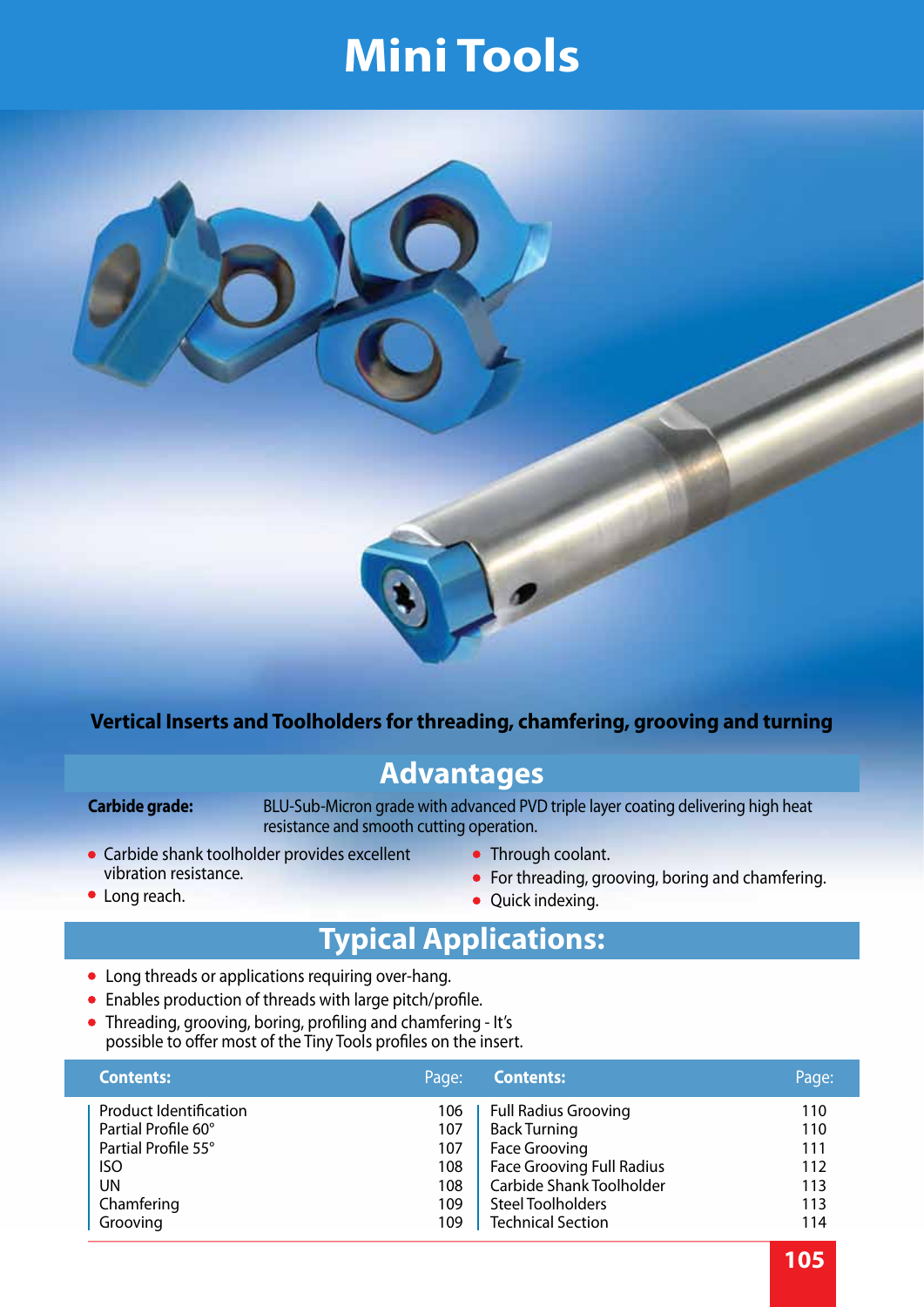

### *Product Identification*

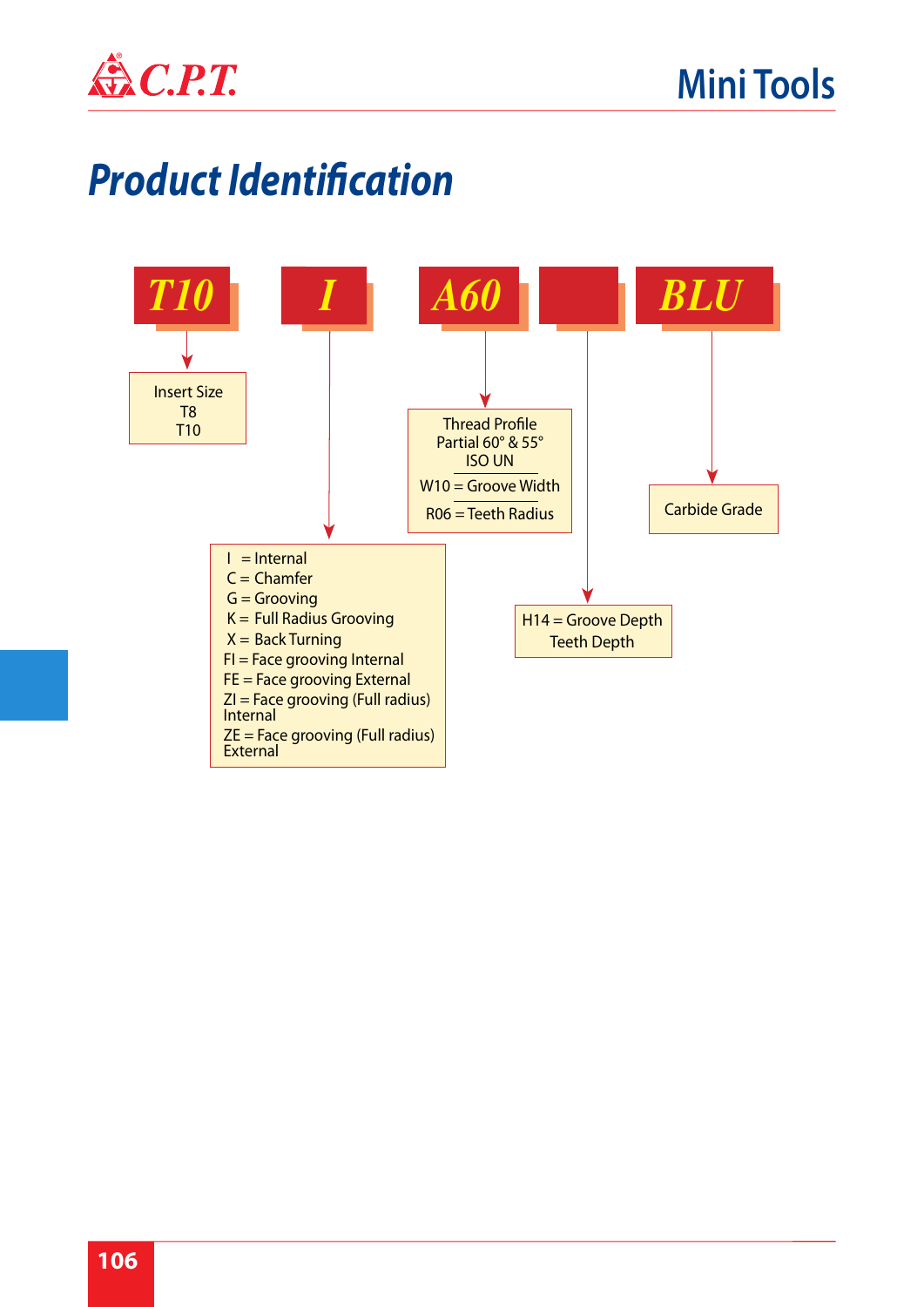

### *Partial Profile 60°*

Same insert for internal and external thread



| Insert<br><b>Type</b> | <b>Ordering Code</b> | <b>Pitch Range</b><br><sub>mm</sub> | <b>Pitch Range</b><br><b>TPI</b> | D<br>min | F   | Y   |
|-----------------------|----------------------|-------------------------------------|----------------------------------|----------|-----|-----|
| T <sub>8</sub>        | <b>T8 A60</b>        | $Int 0.5 - 0.75$<br>Ex 0.4-0.75     | 56-32<br>64-32                   | 8.0      | 3.7 | 0.6 |
|                       | <b>T8 G60</b>        | Int 1.0-1.25<br>$Ex 0.8 - 1.0$      | $28 - 20$<br>$32 - 28$           | 8.4      | 4.1 | 0.8 |
| T <sub>10</sub>       | <b>T10 A60</b>       | Int 0.5-0.8<br>$Ex 0.4 - 0.8$       | 56-28<br>64-32                   | 11.6     | 6.4 | 0.6 |
|                       | <b>T10 G60</b>       | $Int 1.0 - 2.0$<br>Ex 0.8-1.75      | $28-13$<br>$32 - 15$             | 12.3     | 7.1 | 1.3 |
|                       | <b>T10 D60</b>       | Int 2.0-3.0<br>Ex 1.75-2.5          | $13 - 8$<br>15-10                | 13.1     | 7.9 | 1.5 |

#### *Partial Profile 55°*

Same insert for internal and external thread

| <b>Insert</b><br><b>Type</b> | <b>Ordering Code</b> | <b>Pitch Range</b><br>mm | <b>Pitch Range</b><br>TPI | min  |     |     |
|------------------------------|----------------------|--------------------------|---------------------------|------|-----|-----|
|                              | <b>T8 G55</b>        | $1.25 - 1.5$             | 19-18                     | 9.1  | 4.8 | 1.0 |
| T8                           | <b>T8 U55</b>        | $1.75 - 2.0$             | 16-14                     | 8.7  | 4.4 | 1.2 |
| T <sub>10</sub>              | T10 G55              | $1.25 - 2.0$             | 19-14                     | 12.4 | 7.2 | 1.2 |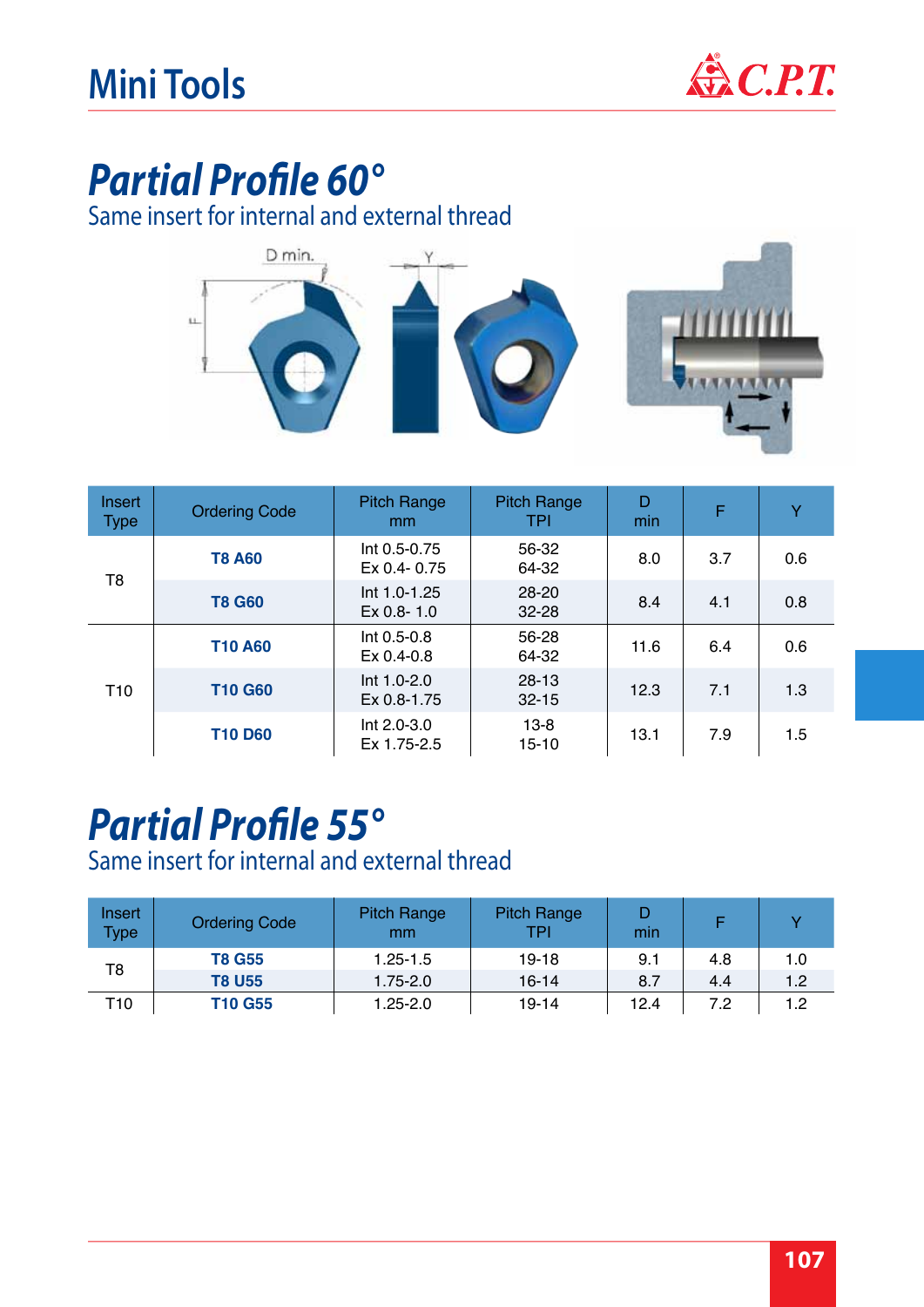

# *Full Profile* D min.  $\mathbf{u}$ *ISO* Full Profile

#### Inserts for internal thread

| Insert<br><b>Type</b> | <b>Ordering Code</b>                | <b>Pitch</b><br>mm | M<br>coarse     | M<br>fine       | D<br>min | F   | Y   |
|-----------------------|-------------------------------------|--------------------|-----------------|-----------------|----------|-----|-----|
|                       | 10.5 ISO<br>T8                      | 0.5                |                 | M8.5            | 8.0      | 3.6 | 0.5 |
|                       | T8 10.75 ISO                        | 0.75               |                 | M9              | 8.1      | 3.8 | 0.6 |
| T <sub>8</sub>        | <b>11.0 ISO</b><br>T8               | 1.0                |                 | M <sub>9</sub>  | 8.0      | 3.7 | 0.7 |
|                       | T8 11.25 ISO                        | 1.25               |                 | M10             | 8.2      | 3.9 | 0.8 |
|                       | T8 11.5 ISO                         | 1.5                | M10             | M <sub>12</sub> | 8.4      | 4.1 | 1.0 |
|                       | T8 11.75 ISO                        | 1.75               | M <sub>12</sub> |                 | 8.6      | 4.3 | 1.1 |
|                       | <b>ISO</b><br>T8 12.0               | 2.0                | M14             | M17             | 8.8      | 4.5 | 1.3 |
|                       | T1010.5 ISO                         | 0.5                |                 | M12             | 11.3     | 6.1 | 0.5 |
|                       | T1010.75 ISO                        | 0.75               |                 | M12             | 11.3     | 6.1 | 0.6 |
|                       | T1011.0 ISO                         | 1.0                |                 | M <sub>13</sub> | 11.7     | 6.5 | 0.7 |
| T <sub>10</sub>       | T1011.5 ISO                         | 1.5                |                 | M14             | 11.7     | 6.5 | 1.0 |
|                       | T1012.0 ISO                         | 2.0                | M16             | M17             | 12.0     | 6.8 | 1.3 |
|                       | T <sub>10</sub>   2.5<br><b>ISO</b> | 2.5                | M18, M20        |                 | 12.6     | 7.4 | 1.4 |
|                       | <b>ISO</b><br>T <sub>10</sub>   3.0 | 3.0                | M24             | M28             | 12.6     | 7.4 | 1.6 |

#### *UN* Inserts for internal thread

| Insert<br><b>Type</b> | <b>Ordering Code</b> | <b>Pitch</b><br><b>TPI</b> | <b>Nominal size</b> | <b>UNC</b> | <b>UNF</b> | <b>UNEF</b> | D<br>min | F   | Y   |
|-----------------------|----------------------|----------------------------|---------------------|------------|------------|-------------|----------|-----|-----|
|                       | <b>T8 132UN</b>      | 32                         | 7/16, 1/2           |            |            | 3/8         | 8.3      | 4.0 | 0.6 |
|                       | <b>T8 128UN</b>      | 28                         | 3/8                 |            |            | 7/16, 1/2   | 8.3      | 4.0 | 0.7 |
| T <sub>8</sub>        | <b>T8 124UN</b>      | 24                         |                     |            | 3/8        |             | 8.3      | 4.0 | 0.7 |
|                       | <b>T8 120UN</b>      | 20                         | 3/8                 |            | 7/16, 1/2  |             | 8.2      | 3.9 | 0.9 |
|                       | <b>T8 116UN</b>      | 16                         | 7/16, 1/2           |            |            |             | 8.7      | 4.4 | 1.0 |
|                       | <b>T8 114UN</b>      | 14                         |                     | 7/16       |            |             | 8.8      | 4.5 | 1.2 |
|                       | <b>T10 I 20UN</b>    | 20                         | 9/16, 5/8, 11/16    |            |            | 3/4         | 12.0     | 6.8 | 0.9 |
|                       | <b>T10   18UN</b>    | 18                         |                     |            | 9/16, 5/8  |             | 12.0     | 6.8 | 1.0 |
| T <sub>10</sub>       | <b>T10   16UN</b>    | 16                         | 9/16, 5/8, 11/16    |            | 3/4        |             | 12.0     | 6.8 | 1.1 |
|                       | <b>T10 I 14UN</b>    | 14                         |                     |            | 7/8        |             | 12.1     | 6.9 | 1.2 |
|                       | <b>T10 I 12UN</b>    | 12                         | 5/8, 11/16, 3/4     | 9/16       |            |             | 12.1     | 6.9 | 1.4 |
|                       | <b>T10111UN</b>      | 11                         |                     | 5/8        |            |             | 12.5     | 7.3 | 1.5 |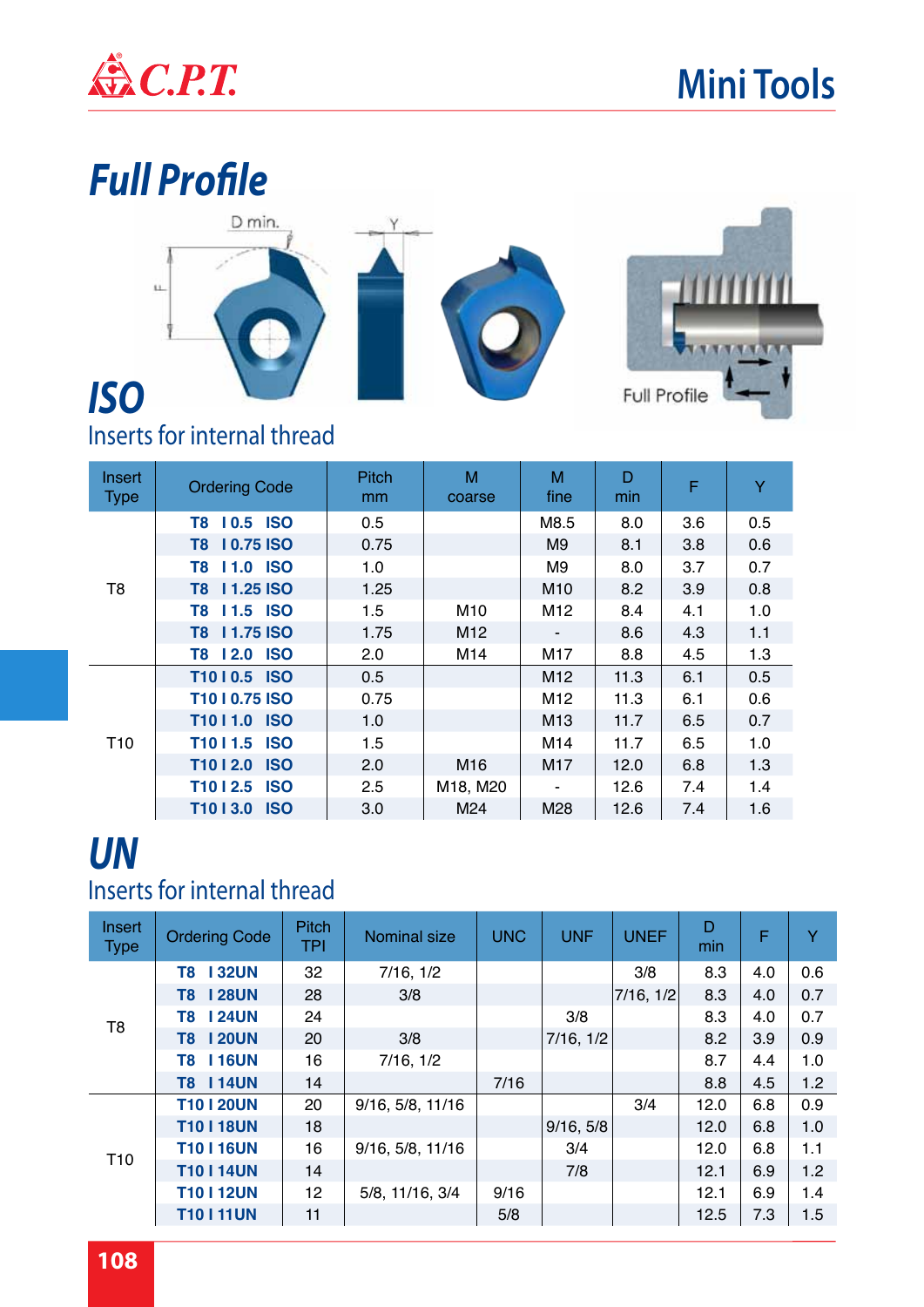



| Insert<br><b>Type</b> | <b>Ordering Code</b> | W   | max | u          | min  |     |
|-----------------------|----------------------|-----|-----|------------|------|-----|
| T8                    | <b>C90</b><br>T8     | 0.2 | 1.4 | $90^\circ$ | 8.8  | 4.5 |
| T <sub>10</sub>       | <b>T10 C90</b>       | 0.2 | 1.8 | $90^\circ$ | 12.7 | 7.5 |

Same insert for right and left hand chamfers



| <b>Insert</b><br><b>Type</b> | <b>Ordering Code</b>                              | W<br>±0.02 | н<br>max | D<br>min | F   |
|------------------------------|---------------------------------------------------|------------|----------|----------|-----|
|                              | T8 G W10 H20                                      | 1.0        | 2.0      |          |     |
|                              | T8 G W15 H20                                      | 1.5        |          |          |     |
| T <sub>8</sub>               | T8 G W20 H20                                      | 2.0        |          | 9.4      | 5.1 |
|                              | T8 G W25 H20                                      | 2.5        |          |          |     |
|                              | T8 G W30 H20                                      | 3.0        |          |          |     |
|                              | <b>T10 G W10 H14</b>                              | 1.0        | 1.4      | 12.3     | 7.1 |
| T <sub>10</sub>              | T10 G W15 H14                                     | 1.5        |          |          |     |
|                              | T10 G W20 H14                                     | 2.0        |          |          |     |
|                              | T <sub>10</sub> G W <sub>10</sub> H <sub>23</sub> | 1.0        |          |          |     |
|                              | T10 G W15 H23                                     | 1.5        |          |          |     |
| T <sub>10</sub>              | T <sub>10</sub> G W <sub>20</sub> H <sub>23</sub> | 2.0        | 2.3      | 13.1     | 7.9 |
|                              | T10 G W25 H23                                     | 2.5        |          |          |     |
|                              | T <sub>10</sub> G W <sub>30</sub> H <sub>23</sub> | 3.0        |          |          |     |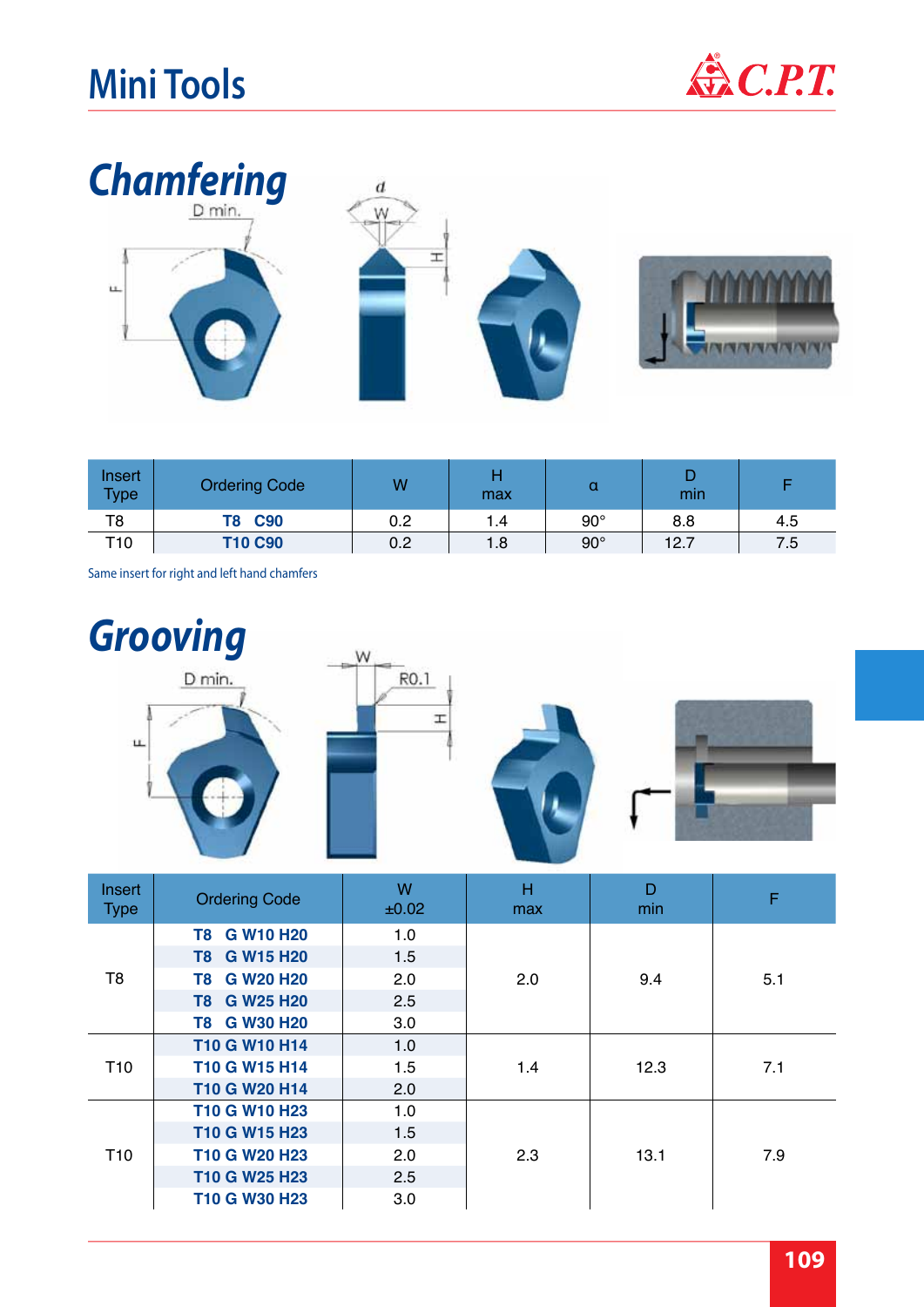

# *Full Radius Grooving*





| Insert<br><b>Type</b> | <b>Ordering Code</b> | W<br>±0.02 | $\mathsf{R}$ | н<br>max | D<br>min | F   |
|-----------------------|----------------------|------------|--------------|----------|----------|-----|
|                       | T8 K R04 H10         | 0.8        | 0.4          |          | 8.4      | 4.1 |
| T <sub>8</sub>        | T8 K R06 H10         | 1.2        | 0.6          | 1.0      |          |     |
|                       | T8 K R09 H10         | 1.8        | 0.9          |          |          |     |
|                       | T10 K R04 H22        | 0.8        | 0.4          |          | 13.1     | 7.9 |
| T <sub>10</sub>       | T10 K R06 H22        | 1.2        | 0.6          | 2.2      |          |     |
|                       | T10 K R09 H22        | 1.8        | 0.9          |          |          |     |
|                       | T10 K R10 H22        | 2.0        | 1.0          |          |          |     |

# *Back Turning*







| Insert<br><b>Type</b> | <b>Ordering Code</b> | R   | Н<br>max | min  |     |
|-----------------------|----------------------|-----|----------|------|-----|
| T8                    | T8 X R02 H20         | 0.2 | 2.0      | 9.4  | 5.1 |
| T <sub>10</sub>       | T10 X R02 H23        | 0.2 |          |      |     |
|                       | T10 X R04 H23        | 0.4 | 2.3      | 13.1 | 7.9 |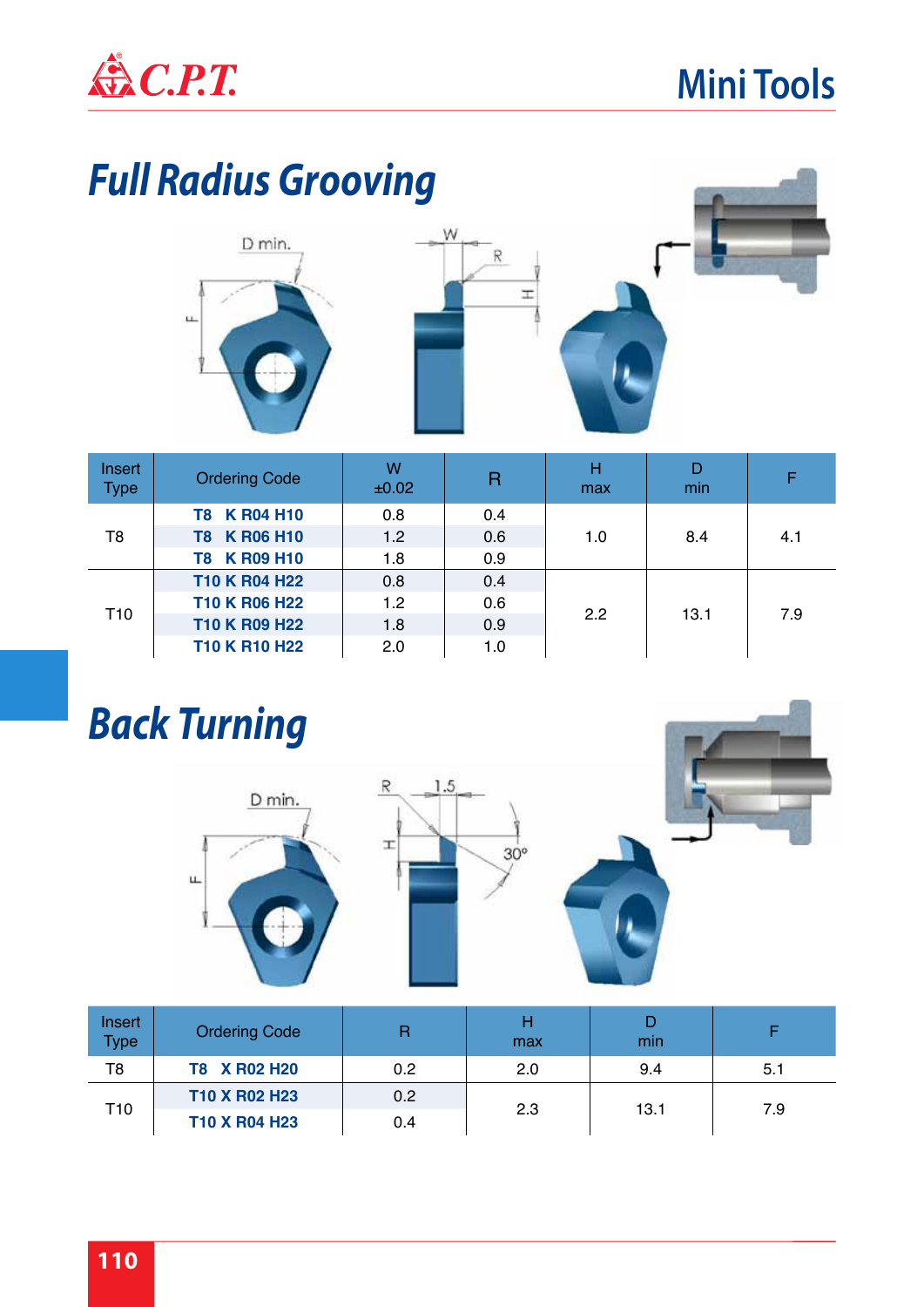



| Insert<br><b>Type</b> | <b>Ordering Code</b> | W<br>±0.02 | н<br>max | min  |     |
|-----------------------|----------------------|------------|----------|------|-----|
|                       | T10 FI W10 H15       | 1.0        | 1.5      |      |     |
|                       | T10 FI W15 H25       | 1.5        | 2.5      |      |     |
|                       | T10 FI W20 H30       | 2.0        | 3.0      |      |     |
| T <sub>10</sub>       | T10 FI W20 H50       | 2.0        | 5.0      | 14.0 | 8.0 |
|                       | T10 FI W25 H30       | 2.5        | 3.0      |      |     |
|                       | T10 FI W25 H50       | 2.5        | 5.0      |      |     |
|                       | T10 FI W30 H30       | 3.0        | 3.0      |      |     |
|                       | T10 FI W30 H50       | 3.0        | 5.0      |      |     |





| <b>Insert</b><br><b>Type</b> | <b>Ordering Code</b>  | W<br>±0.02 | н<br>max | D<br>min |     |
|------------------------------|-----------------------|------------|----------|----------|-----|
|                              | <b>T10 FE W10 H15</b> | 1.0        | 1.5      |          |     |
|                              | T10 FE W15 H25        | 1.5        | 2.5      |          | 8.0 |
|                              | T10 FE W20 H30        | 2.0        | 3.0      |          |     |
| T <sub>10</sub>              | T10 FE W20 H50        | 2.0        | 5.0      |          |     |
|                              | T10 FE W25 H30        | 2.5        | 3.0      | 12.0     |     |
|                              | T10 FE W25 H50        | 2.5        | 5.0      |          |     |
|                              | T10 FE W30 H30        | 3.0        | 3.0      |          |     |
|                              | T10 FE W30 H50        | 3.0        | 5.0      |          |     |
|                              |                       |            |          |          |     |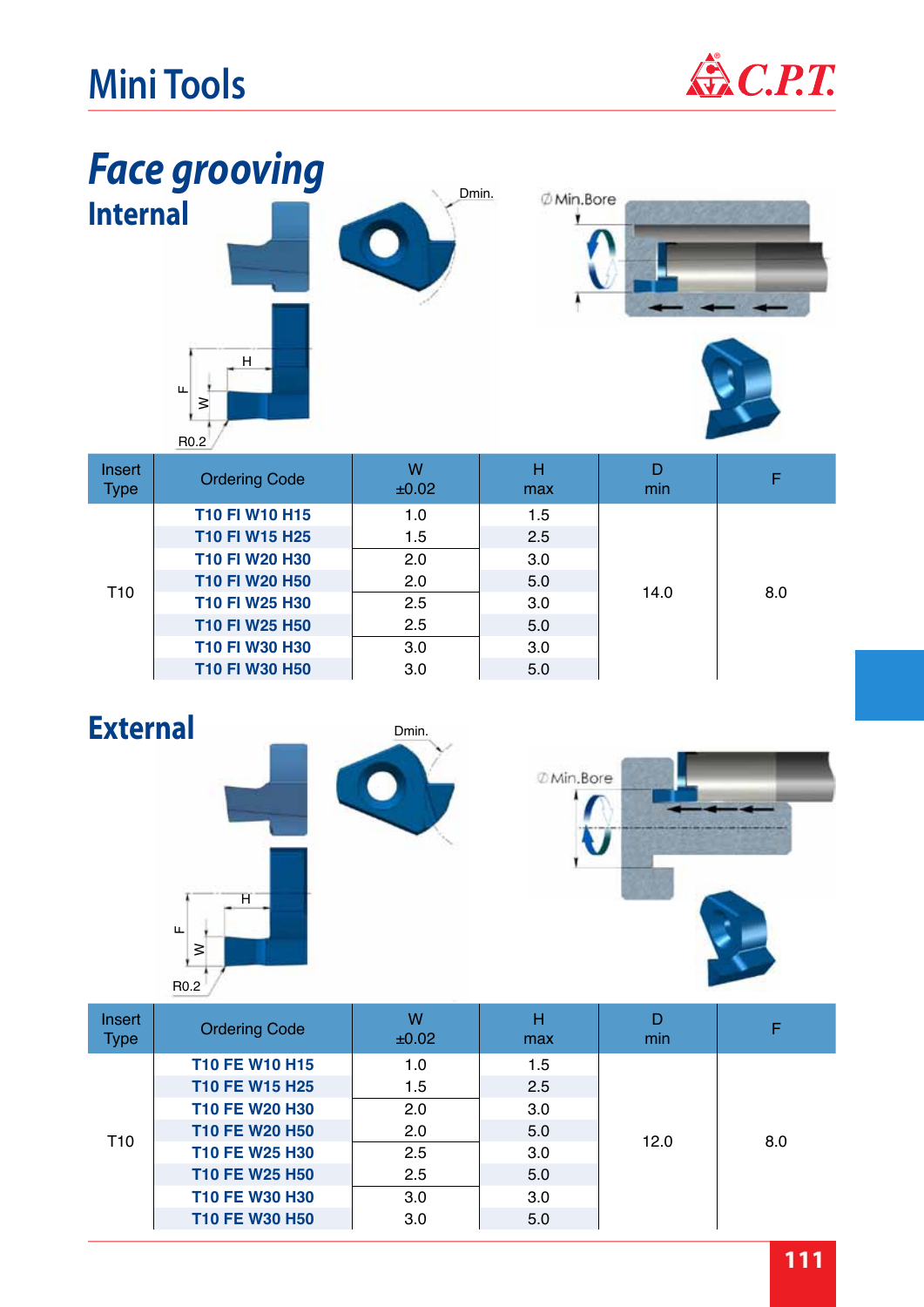

#### Dmin. *Face grooving, Full radius* **Internal**







| Insert<br><b>Type</b> | <b>Ordering Code</b> | w<br>±0.02 | $\overline{\mathsf{R}}$ | н<br>max | D<br>min |     |
|-----------------------|----------------------|------------|-------------------------|----------|----------|-----|
|                       | T10 ZI R05 H15       | 1.0        | 0.5                     | 1.5      | 14.0     | 8.0 |
| T10                   | T10 ZI R08 H25       | 1.6        | 0.8                     | 2.5      |          |     |
|                       | T10 ZI R10 H30       | 2.0        | 1.0                     | 3.0      |          |     |
|                       | T10 ZI R125 H30      | 2.5        | 1.25                    | 3.0      |          |     |
|                       | T10 ZI R15 H30       | 3.0        | 1.5                     | 3.0      |          |     |



| Insert<br><b>Type</b> | <b>Ordering Code</b> | w<br>±0.02 | R    | н<br>max | D<br>min |     |
|-----------------------|----------------------|------------|------|----------|----------|-----|
| T10                   | T10 ZE R05 H15       | 1.0        | 0.5  | 1.5      |          | 8.0 |
|                       | T10 ZE R08 H25       | 1.6        | 0.8  | 2.5      | 12.0     |     |
|                       | T10 ZE R10 H30       | 2.0        | 1.0  | 3.0      |          |     |
|                       | T10 ZE R125 H30      | 2.5        | 1.25 | 3.0      |          |     |
|                       | T10 ZE R15 H30       | 3.0        | 1.5  | 3.0      |          |     |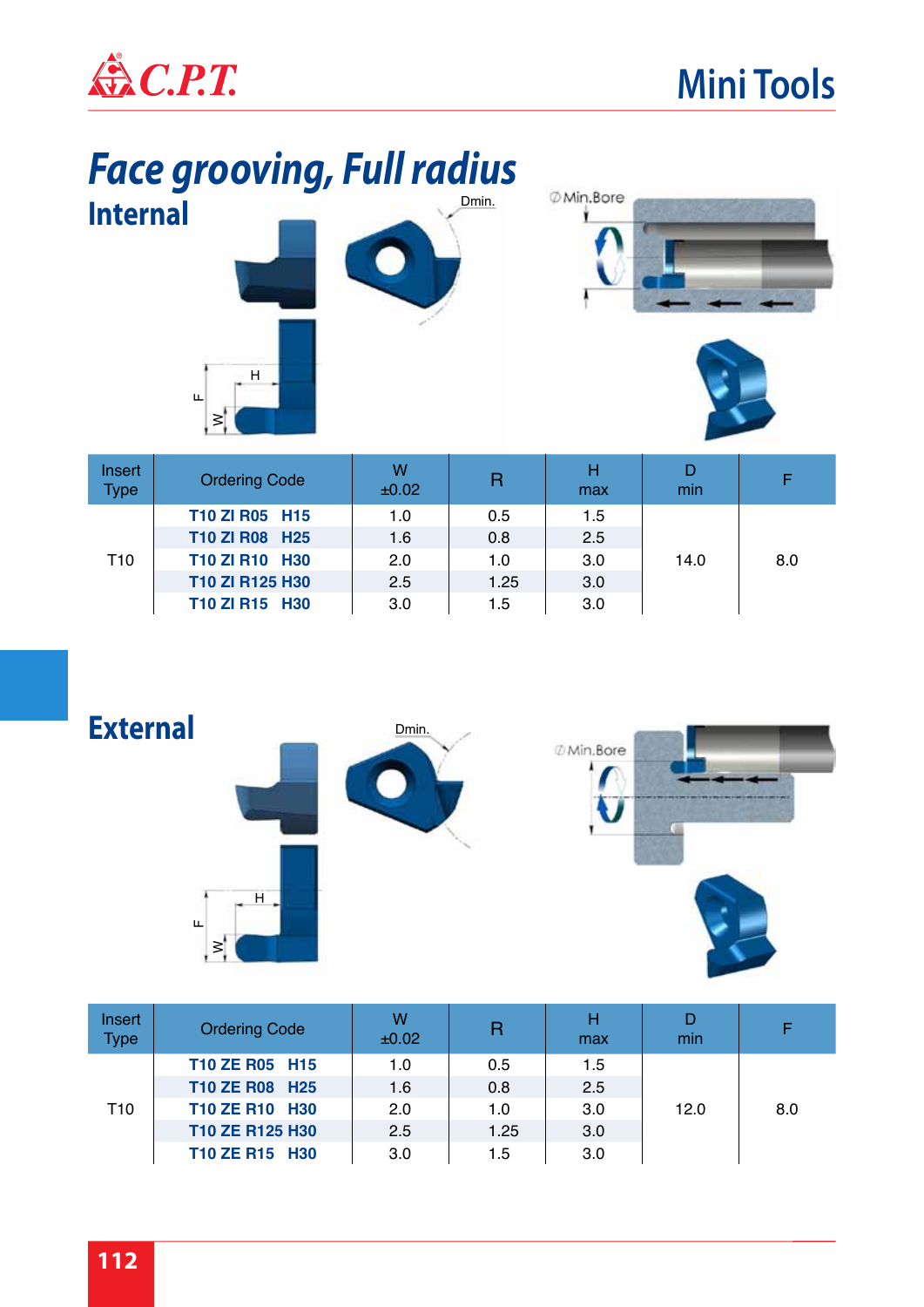

# *Carbide Shank Toolholders*

With through coolant



| Insert<br><b>Type</b> | <b>Ordering Code</b>    |   | D1 | L1 |     | Insert<br><b>Screw</b> | <b>Torx Key</b> |
|-----------------------|-------------------------|---|----|----|-----|------------------------|-----------------|
|                       | <b>ST 0008 L20 F08C</b> | 8 |    | 20 | 80  | S5                     | K <sub>5</sub>  |
| T8                    | <b>ST 0008 L30 G08C</b> | 8 |    | 30 | 95  | S <sub>5</sub>         | K <sub>5</sub>  |
|                       | <b>ST 0008 L40 H08C</b> | 8 |    | 40 | 105 | S5                     | K <sub>5</sub>  |





| Insert<br><b>Type</b> | <b>Ordering Code</b>    |    | D1 | L1 |     | Insert<br><b>Screw</b> | <b>Torx Key</b> |
|-----------------------|-------------------------|----|----|----|-----|------------------------|-----------------|
| T10                   | <b>ST 0010 M10C</b>     | 10 | 10 | ۰  | 150 | <b>S11</b>             | K <sub>11</sub> |
|                       | <b>ST 0012 L40 J10C</b> | 12 | 10 | 40 | 110 | <b>S<sub>11</sub></b>  | K <sub>11</sub> |
|                       | ST 0012 L55 K10C        | 12 | 10 | 55 | 125 | <b>S11</b>             | K <sub>11</sub> |

## *Steel Toolholders*

With through coolant



| Insert<br><b>Type</b> | <b>Ordering Code</b> |    | D1 |    |     | Insert<br><b>Screw</b> | <b>Torx Key</b> |
|-----------------------|----------------------|----|----|----|-----|------------------------|-----------------|
|                       | ST 0012 L25 E10      | 12 | 10 | 25 | 70  | <b>S<sub>11</sub></b>  | K <sub>11</sub> |
| T10                   | ST 0016 L25 G10      | 16 | 10 | 25 | 90  | <b>S11</b>             | K <sub>11</sub> |
|                       | ST 0016 L35 H10      | 16 | 10 | 35 | 100 | <b>S11</b>             | K <sub>11</sub> |